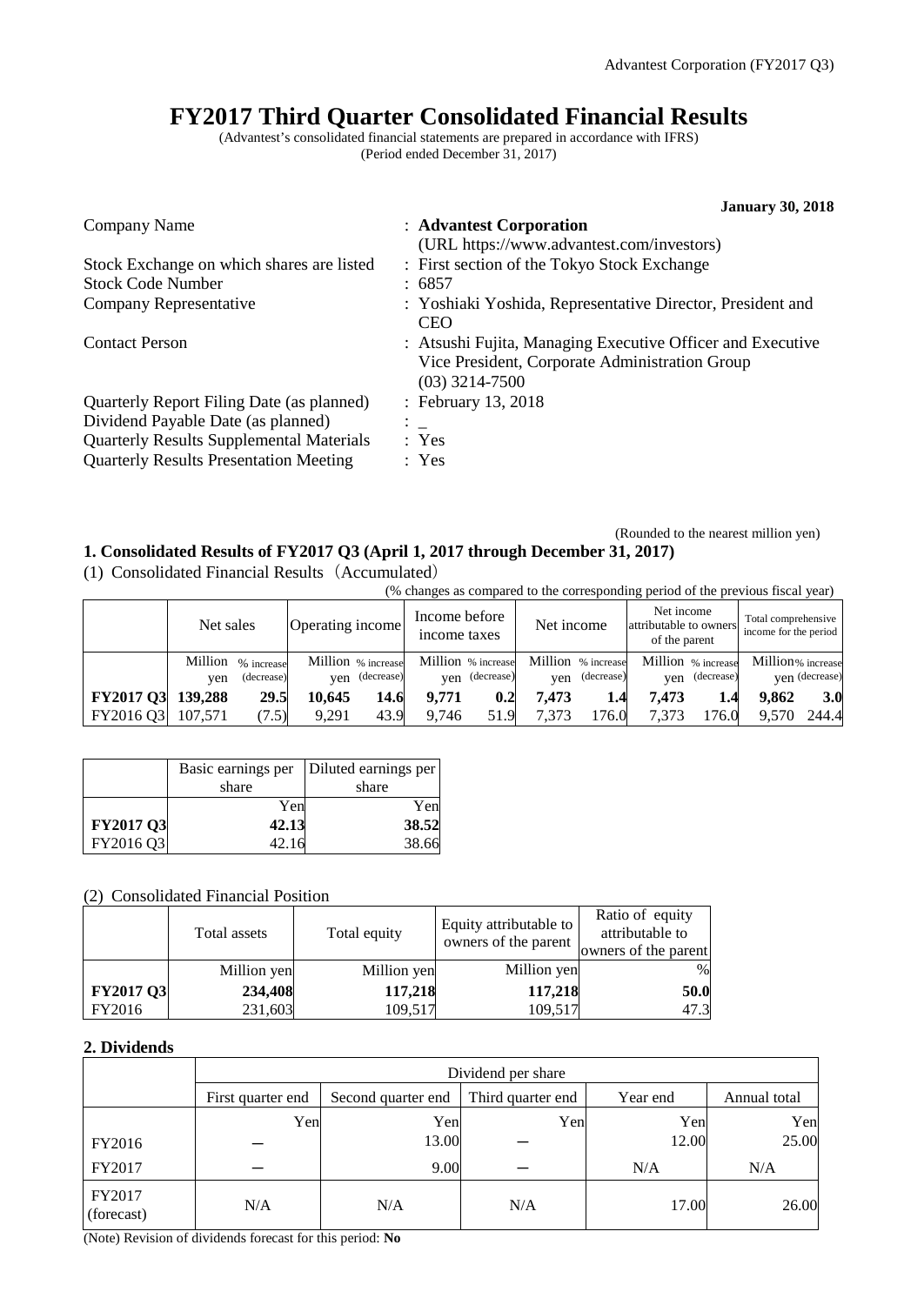|        | (% changes as compared to the previous fiscal year) |  |                            |      |                               |      |             |      |                                                       |               |                      |
|--------|-----------------------------------------------------|--|----------------------------|------|-------------------------------|------|-------------|------|-------------------------------------------------------|---------------|----------------------|
|        | Net sales                                           |  | Operating<br><i>n</i> come |      | Income before<br>income taxes |      | Net income  |      | Net income<br>attributable to Owners<br>of the parent |               | Earning<br>per share |
|        | Million yen                                         |  | % Million yen              | $\%$ | Million ven                   | $\%$ | Million yen | $\%$ | Million yen                                           | $\frac{0}{0}$ | Yen                  |
| FY2017 | 195,000 25.1                                        |  | 20,000 43.8                |      | 19,000 26.5                   |      | 15,000      | 5.6  | 15,000                                                | 5.6           | 84.52                |

#### **3. Projected Results for FY2017 (April 1, 2017 through March 31, 2018)**

(Note) Revision of projected results for this period: **Yes**

For details, please refer to the (4) Near-term Prospects, page 5.

## **4. Others**

- (1) Material changes in subsidiaries during this period (changes in scope of consolidation resulting from changes in subsidiaries): None
- (2) Changes in accounting policies and accounting estimates
	- 1) Changes in accounting policies required by IFRS: None
	- 2) Changes arising from factors other than 1: None
	- 3) Changes in accounting estimates: None
- (3) Number of issued and outstanding share (ordinary share):
	- 1) Number of issued and outstanding share at the end of each fiscal period (including treasury share): FY2017 Q3 199,566,770 shares; FY2016 199,566,770 shares.
	- 2) Number of treasury share at the end of each fiscal period: FY2017 Q3 21,730,026 shares; FY2016 22,736,166 shares.
	- 3) Average number of outstanding share for each period (cumulative term): FY2017 Q3 177,360,795 shares; FY2016 Q3 174,864,691 shares.

#### **Status of Quarterly Review Procedures**

This quarterly financial results report is not subject to quarterly review procedures by independent auditors.

#### **Explanation on the Appropriate Use of Future Earnings Projections and Other Special Instructions**

This document contains "forward-looking statements" that are based on Advantest's current expectations, estimates and projections. These forward-looking statements are subject to known and unknown risks, uncertainties and other factors that may cause Advantest's actual results, levels of activities, performance or achievements to be materially different from those expressed or implied by such forward-looking statements. These factors include: (i) changes in demand for the products and services produced and offered by Advantest's customers, including semiconductors, communications services and electronic goods; (ii) circumstances relating to Advantest's investment in technology, including its ability to timely develop products that meet the changing needs of semiconductor manufacturers, communications network equipment and components makers and service providers; (iii) significant changes in the competitive environment in the major markets where Advantest purchases materials, components and supplies for the production of its products or where its products are produced, distributed or sold; and (iv) changes in economic conditions, currency exchange rates or political stability in the major markets where Advantest procures materials, components and supplies for the production of its principal products or where its products are produced, distributed or sold.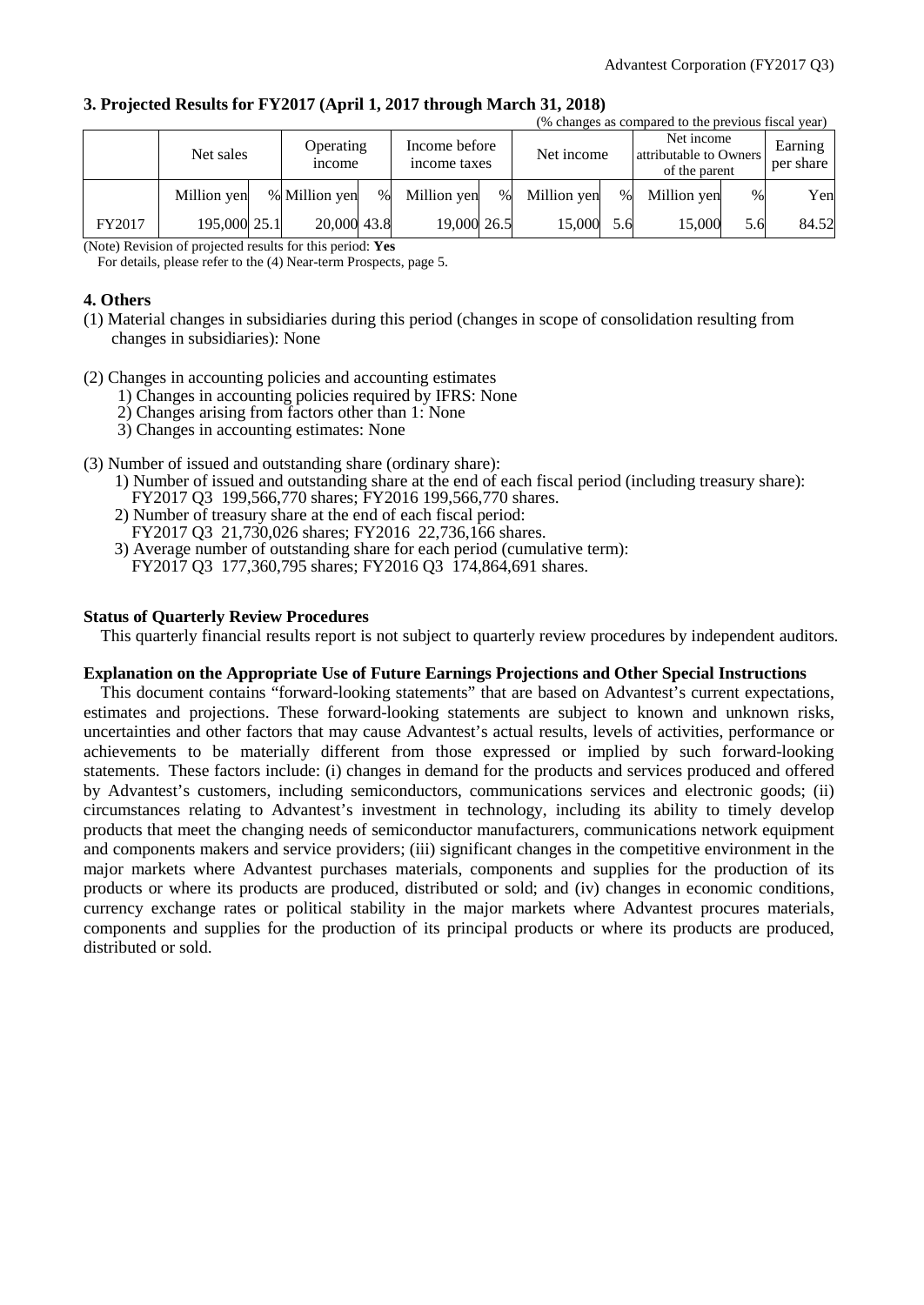# **Contents**

|                                                                                    | $P_{\perp}$ 2 |
|------------------------------------------------------------------------------------|---------------|
|                                                                                    | P. 2          |
|                                                                                    | P. 4          |
|                                                                                    | P. 4          |
|                                                                                    | P. 5          |
|                                                                                    | P. 6          |
| (1) Condensed Consolidated Statements of Financial Position ·····················  | $P_{0.6}$     |
| (2) Condensed Consolidated Statements of Profit or Loss and Condensed Consolidated |               |
|                                                                                    | P. 8          |
|                                                                                    | P. 11         |
| (4) Condensed Consolidated Statements of Cash Flows                                | P. 12         |
|                                                                                    | P. 13         |
|                                                                                    | P. 13         |
|                                                                                    | P. 13         |
| FY2017 Third Quarter Consolidated Financial Results Overview ···················   | P. 15         |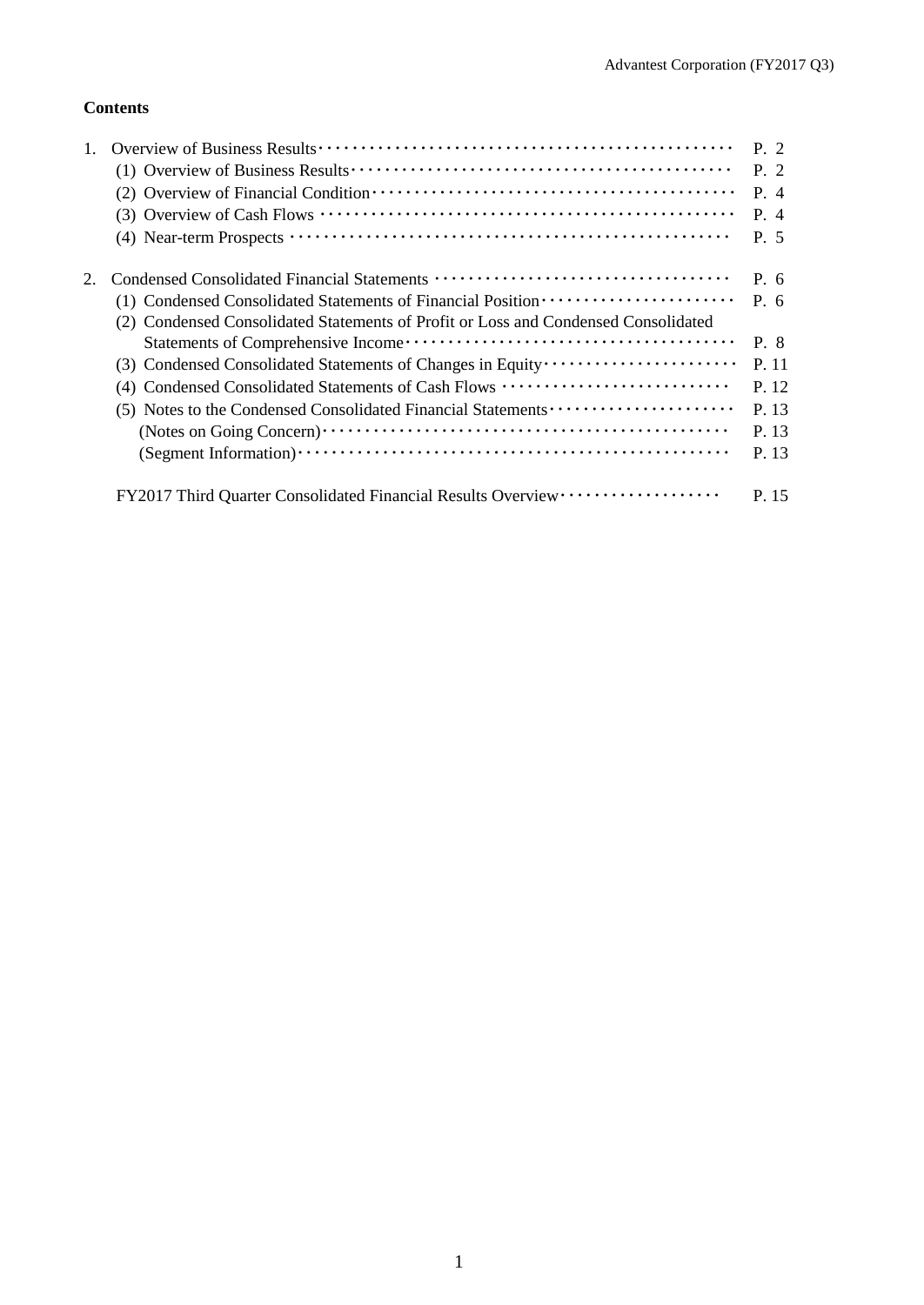## 1. Overview of Business Results

## (1) Overview of Business Results

Consolidated Financial Results of FY2017 Q3 (April 1, 2017 through December 31, 2017)

|                            |                                        |                                        | (in billion yen)                                                                                    |
|----------------------------|----------------------------------------|----------------------------------------|-----------------------------------------------------------------------------------------------------|
|                            | Nine months ended<br>December 31, 2016 | Nine months ended<br>December 31, 2017 | As compared to the<br>corresponding period of<br>the previous<br>fiscal year<br>increase (decrease) |
| Orders received            | 116.3                                  | 162.4                                  | 39.6%                                                                                               |
| Net sales                  | 107.6                                  | 139.3                                  | 29.5%                                                                                               |
| Operating income           | 9.3                                    | 10.6                                   | 14.6%                                                                                               |
| Income before income taxes | 9.7                                    | 9.8                                    | 0.2%                                                                                                |
| Net income                 | 7.4                                    | 7.5                                    | 1.4%                                                                                                |

The global economy continued its overall recovery during the nine-month period ended December 31, 2017. In developed countries, in addition to the strong US economy, the pace of recovery was seen to be accelerating in Europe and Japan as well. Economic growth continued in emerging countries such as China.

In semiconductor-related markets, there was a slump in capex for semiconductors used in smartphones due to prolonged Chinese smartphone inventory adjustments. However, solid growth in demand for automotive semiconductors and sensors continued amid the development of advances in automotive electronics. Moreover, as demand continued to expand amid growth in demand for 3D NAND flash memory and DRAM for data centers, memory semiconductor manufacturers actively invested to expand production capacity.

Average currency exchange rates in the period were 1 USD to 112 JPY (106 JPY in the corresponding period of the previous fiscal year) and 1 EUR to 127 JPY (118 JPY in the corresponding period of the previous fiscal year).

In this business environment, Advantest is taking steps to expand sales further for semiconductor testing equipment and peripheral devices, especially in memory semiconductors and automotive semiconductors, where capex is actively expanding.

As a result, orders received were (Y) 162.4 billion (39.6 % increase in comparison to the corresponding period in the previous fiscal year) and net sales were (Y) 139.3 billion (29.5% increase in comparison to the corresponding period in the previous fiscal year). Operating income was (Y) 10.6 billion (14.6% increase in comparison to the corresponding period in the previous fiscal year) due to the decrease in the proportion of sales of the highly profitable products for smartphone-related semiconductors in comparison to the corresponding period in the previous fiscal year, the increase in outsourcing as a result of product supply capacity expansion, and write-down of inventories in our nanotechnology business. Because of the effects of foreign exchange losses incurred in the first half for the dollar-denominated assets of European subsidiaries resulting from appreciation of the Euro versus the USD, income before income taxes was (Y) 9.8 billion (0.2% increase in comparison to the corresponding period in the previous fiscal year), and net income was (Y) 7.5 billion (1.4% increase in comparison to the corresponding period in the previous fiscal year). The percentage of net sales to overseas customers was 92.4% (88.3% in the corresponding period in the previous fiscal year).

Conditions of business segments are described below.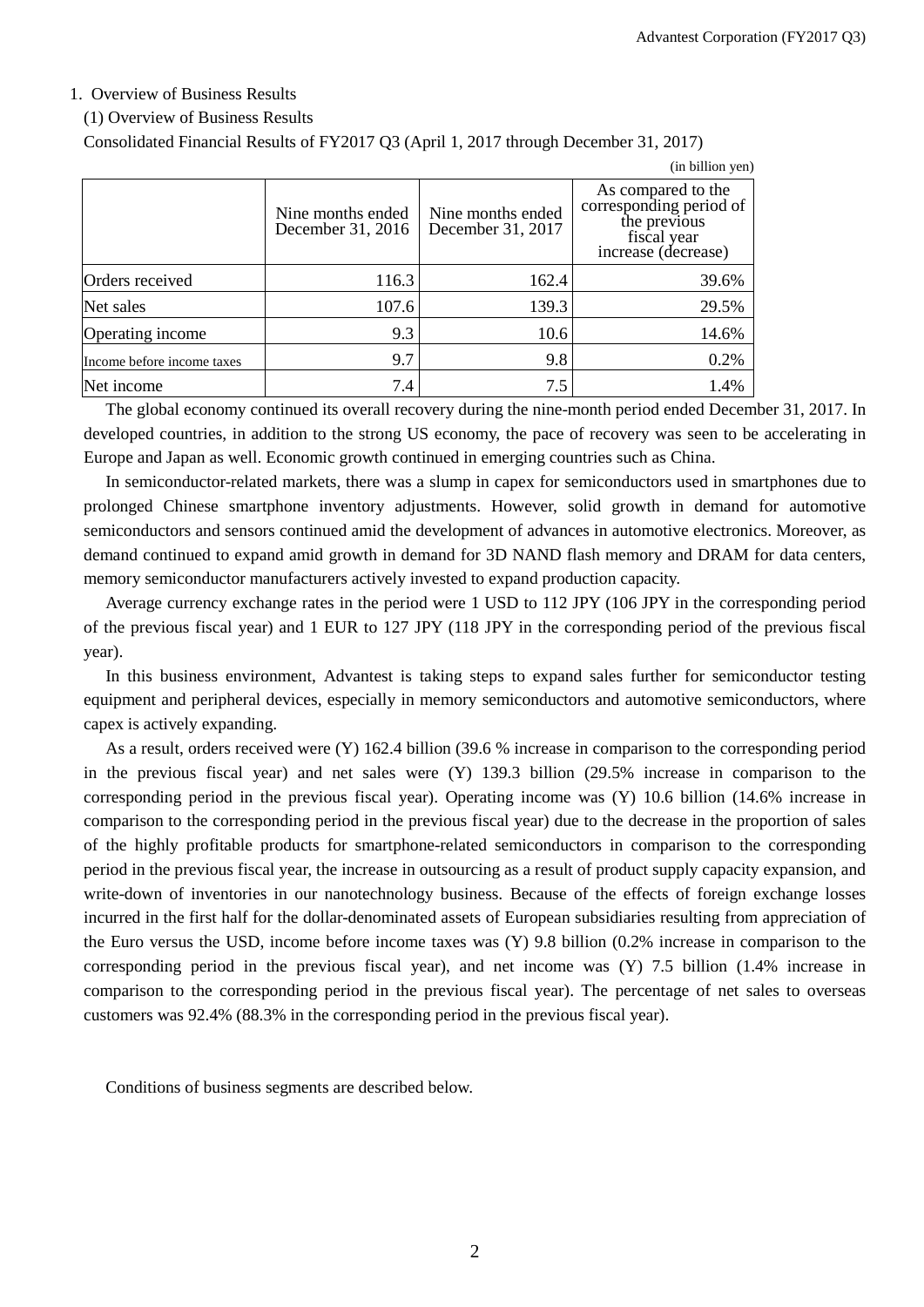|                 |                                        |                                        | (in billion yen)                                                                                    |
|-----------------|----------------------------------------|----------------------------------------|-----------------------------------------------------------------------------------------------------|
|                 | Nine months ended<br>December 31, 2016 | Nine months ended<br>December 31, 2017 | As compared to the<br>corresponding period of<br>the previous<br>fiscal year<br>increase (decrease) |
| Orders received | 76.5                                   | 109.5                                  | 43.2%                                                                                               |
| Net sales       | 70.1                                   | 91.4                                   | 30.3%                                                                                               |
| Segment income  | 12.2                                   | 14.1                                   | 15.1%                                                                                               |

<Semiconductor and Component Test System Segment>

In this segment, Advantest's non-memory semiconductor test system business saw continued strong demand for products for use in automotive semiconductors, OLED display drivers, and LCD display drivers. Demand for smartphone-related semiconductor test equipment that had been stalled since the beginning of this fiscal year began to pick up at the end of 2017. In our memory semiconductor test system business, orders received and sales both grew in comparison to the corresponding period in the previous fiscal year due to the large-scale increase in capex by semiconductor manufacturer customers and Advantest's increase in market share.

As a result of the above, orders received were (Y) 109.5 billion (43.2% increase in comparison to the corresponding period in the previous fiscal year), net sales were (Y) 91.4 billion (30.3% increase in comparison to the corresponding period in the previous fiscal year), and segment income was (Y) 14.1 billion (15.1% increase in comparison to the corresponding period in the previous fiscal year).

< Mechatronics System Segment>

|                 |                                        |                                        | (in billion yen)                                                                                    |
|-----------------|----------------------------------------|----------------------------------------|-----------------------------------------------------------------------------------------------------|
|                 | Nine months ended<br>December 31, 2016 | Nine months ended<br>December 31, 2017 | As compared to the<br>corresponding period of<br>the previous<br>fiscal year<br>increase (decrease) |
| Orders received | 19.3                                   | 29.9                                   | 54.9%                                                                                               |
| Net sales       | 16.2                                   | 25.9                                   | 59.9%                                                                                               |
| Segment income  | (2.2)                                  | (2.6)                                  |                                                                                                     |

In the Mechatronics System Segment, sales of device interfaces, which correlate highly with memory semiconductor test system demand, increased due to the active investment of memory semiconductor manufacturers in capacity expansion. As investment for mass production of automotive semiconductors expanded, the demand for test handlers grew as well. However, our nanotechnology business recorded a loss of (Y) 3.3 billion in write-down to inventories related to the cancellation of some products' mass production during the third quarter.

As a result of the above, orders received were (Y) 29.9 billion (54.9% increase in comparison to the corresponding period in the previous fiscal year), net sales were (Y) 25.9 billion (59.9% increase in comparison to the corresponding period in the previous fiscal year), and segment loss was (Y) 2.6 billion ((Y) 0.4 billion declines in comparison to the corresponding period in the previous fiscal year).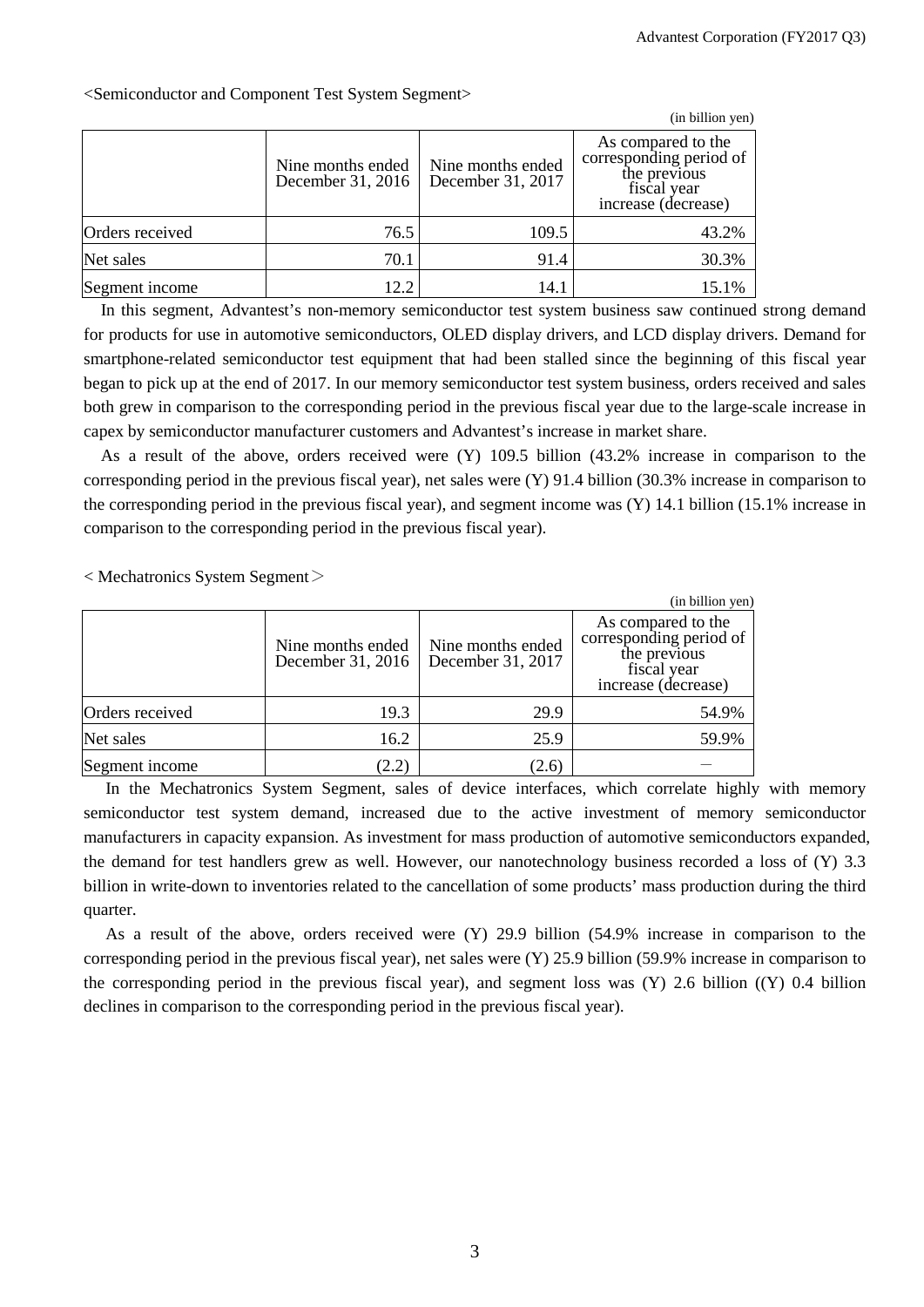|                 |                                        |                                        | (in billion yen)                                                                                    |
|-----------------|----------------------------------------|----------------------------------------|-----------------------------------------------------------------------------------------------------|
|                 | Nine months ended<br>December 31, 2016 | Nine months ended<br>December 31, 2017 | As compared to the<br>corresponding period of<br>the previous<br>fiscal year<br>increase (decrease) |
| Orders received | 20.5                                   | 23.0                                   | 11.9%                                                                                               |
| Net sales       | 21.3                                   | 22.0                                   | 3.4%                                                                                                |
| Segment income  | 3.7                                    | 2.9                                    | 21.6%                                                                                               |

The Services Support and Others Segment saw stable demand for field services, supported by robust activity in the semiconductor market. Meanwhile, field service and SSD tester business has been strengthened for the future expansion of our business platforms.

As a result of the above, orders received were (Y) 23.0 billion (11.9% increase in comparison to the corresponding period in the previous fiscal year), net sales were  $(Y)$  22.0 billion (3.4% increase in comparison to the corresponding period in the previous fiscal year), and segment income was (Y) 2.9 billion (21.6% decrease in comparison to the corresponding period in the previous fiscal year).

## (2) Overview of Financial Condition

Total assets at December 31, 2017 amounted to (Y) 234.4 billion, an increase of (Y) 2.8 billion compared to March 31, 2017, primarily due to an increase of (Y) 5.9 billion in inventories, offset by a decrease of (Y) 3.3 billion in cash and cash equivalents. The amount of total liabilities was (Y) 117.2 billion, a decrease of (Y) 4.9 billion compared to March 31, 2017, primarily due to a decrease of (Y) 15.0 billion in redemption of corporate bonds, offset by an increase of (Y) 3.4 billion in retirement benefit liabilities, (Y) 3.1 billion in other current liabilities mainly due to advance receipt, and (Y) 1.4 billion in trade and other payables respectively. Total Equity was (Y) 117.2 billion. Ratio of equity attributable to owners of the parent was 50.0%, an increase of 2.7 percentage points from March 31, 2017.

### (3) Overview of Cash Flows

Cash and cash equivalents held at December 31, 2017 were (Y) 92.1 billion, a decrease of (Y) 3.3 billion from March 31, 2017. Significant cash flows during the nine-month period of this fiscal year and their causes are described below.

Net cash provided by operating activities was (Y) 13.1 billion (net cash inflow of (Y) 12.0 billion in the corresponding period of the previous fiscal year). This amount was primarily attributable to a decrease of (Y) 2.3 billion in trade and other receivables, an increase of (Y) 5.3 billion in inventories and adjustments of non-cash items such as depreciation and amortization in addition to the income before income taxes of (Y) 9.8 billion.

Net cash used in investing activities was (Y) 0.5 billion (net cash outflow of (Y) 2.4 billion in the corresponding period of the previous fiscal year). This amount was primarily attributable to purchases of property, plant and equipment in the amount of (Y) 2.3 billion and proceeds from sale of property, plant and equipment in the amount of (Y) 1.9 billion.

Net cash used in financing activities was (Y) 17.1 billion (net cash outflow of (Y) 3.0 billion in the corresponding period of the previous fiscal year). This amount was primarily attributable to redemption of corporate bonds of (Y) 15.0 billion and dividends paid of (Y) 3.6 billion.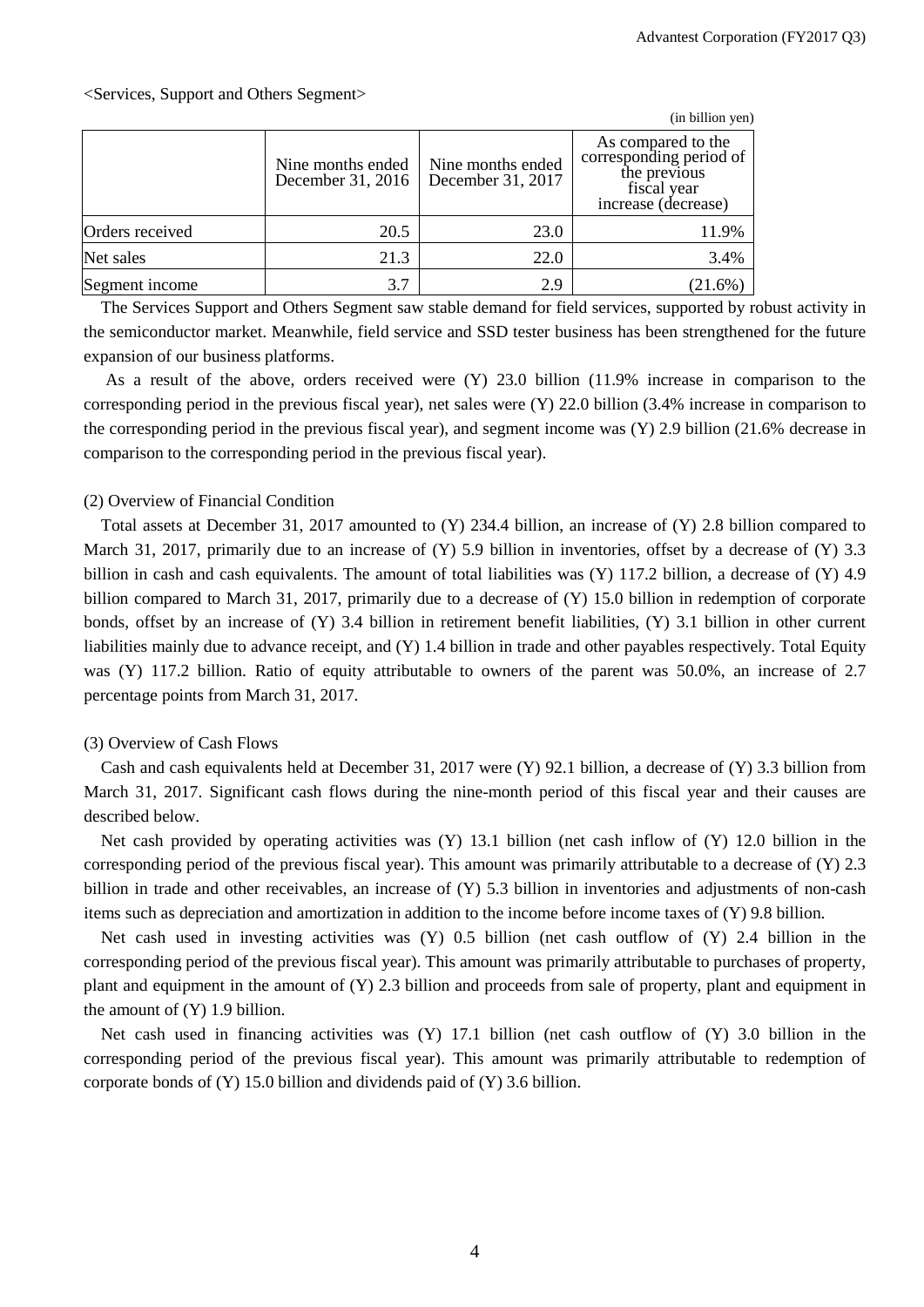## (4) Near-term Prospects

We expect future growth in the semiconductor industry and related markets to be driven by a growing social emphasis on convenience and security, such as an increased adoption of AI and the IoT, as well as data center growth to support these technologies, Advanced Driver Assistance Systems (ADAS) in the automotive industry, an increase in popularity of advanced smartphones, and the roll out of fifth-generation mobile telecommunications systems (5G).

The outlook for the semiconductor test equipment market, which is Advantest's primary profit base, is that the strong business environment for automotive semiconductors and display drivers will continue for non-memory test systems. Furthermore, the demand for smartphone-related semiconductor test equipment that stalled since the beginning of this fiscal year has been recovering since the end of 2017, and in the fourth quarter further improvement in the market is expected.

For memory test systems, vigorous demand for memory semiconductors is expected to continue for the time being, as our leading customers also continue to significantly increase investment in their production capacity.

Based on these forecasts, Advantest anticipates further improvement in its performance in the fourth quarter, which is expected to see a better business environment. As a result, Advantest's consolidated results forecast for FY2017 have been revised upwards from our forecast published in October 2017. This upward revision is based on trends in earnings in the first nine months of the fiscal year, trends in demand for each business segment, and recent foreign exchange rates. Our new forecast projects sales of (Y) 195.0 billion (formerly (Y) 180.0 billion). We now expect operating income of (Y) 20.0 billion (formerly (Y) 18.0 billion), income before income taxes of (Y) 19.0 billion (formerly (Y) 17.0 billion), and net income of (Y) 15.0 billion (formerly (Y) 14.5 billion). The exchange rates on which the consolidated results forecast for FY2017 is premised are 1 USD to 111 JPY and 1 Euro to 129 JPY.

This favorable business environment is also expected to continue in the next fiscal year. Advantest will endeavor to expand sales opportunities and improve market share by seizing favorable opportunities for even better growth in the future, strengthening customer support, and increasing our production capacity. Furthermore, at the same time we will promote investment in the development of areas of medium-to-long term growth and work to strengthen our business platforms in a bid to sustain growth.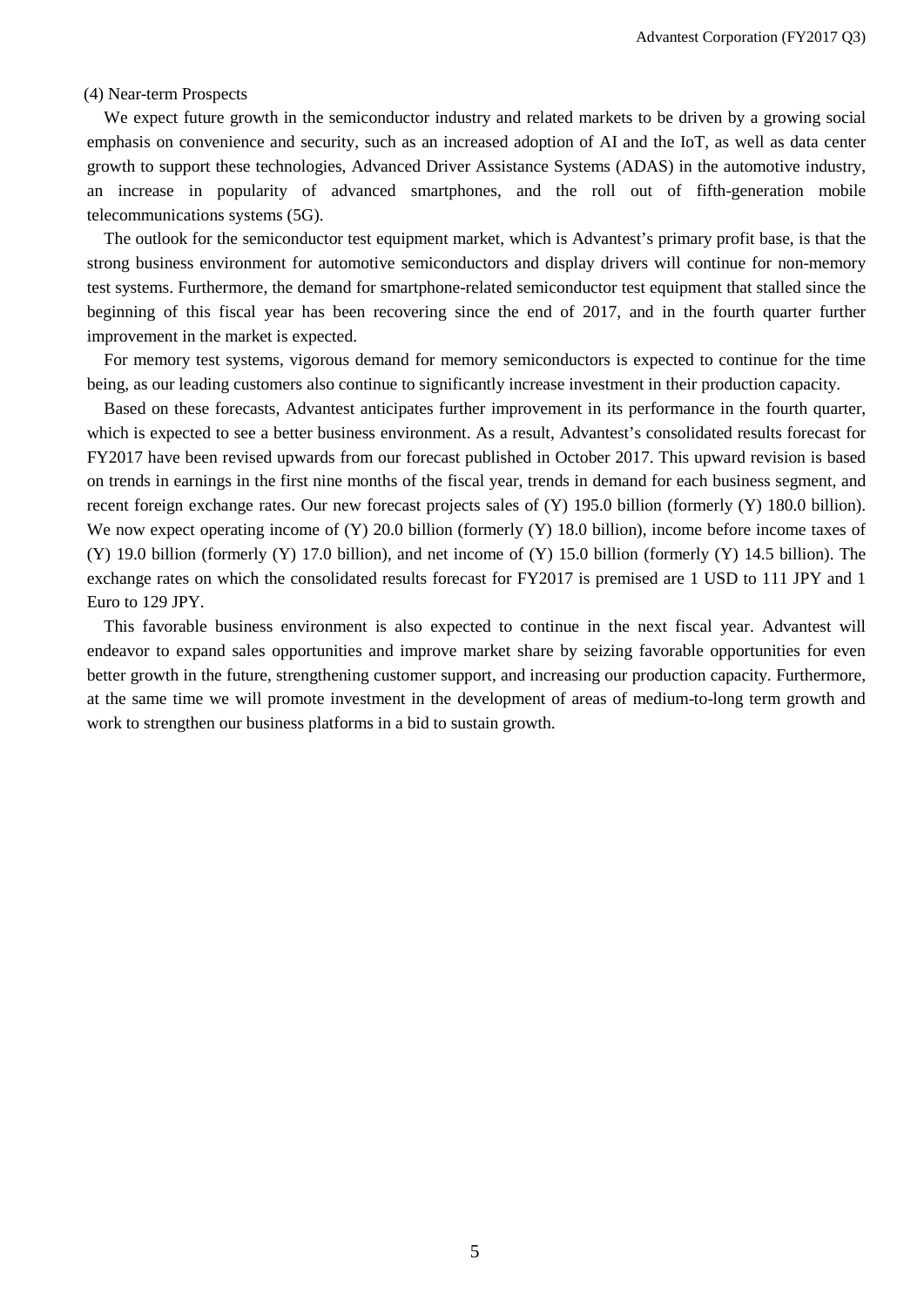2. Condensed Consolidated Financial Statements

(1) Condensed Consolidated Statements of Financial Position

|                                    |                         | Millions of Yen            |
|------------------------------------|-------------------------|----------------------------|
|                                    | As of<br>March 31, 2017 | As of<br>December 31, 2017 |
| Assets                             |                         |                            |
| Current assets                     |                         |                            |
| Cash and cash equivalents          | 95,324                  | 92,073                     |
| Trade and other receivables        | 32,451                  | 30,806                     |
| Inventories                        | 39,093                  | 44,984                     |
| Other current assets               | 2,976                   | 5,315                      |
| Subtotal                           | 169,844                 | 173,178                    |
| Assets held for sale               | 1,295                   | 851                        |
| Total current assets               | 171,139                 | 174,029                    |
| Non-current assets                 |                         |                            |
| Property, plant and equipment, net | 29,915                  | 29,002                     |
| Goodwill and intangible assets     | 16,479                  | 16,801                     |
| Other financial assets             | 3,625                   | 2,708                      |
| Deferred tax assets                | 10,282                  | 11,443                     |
| Other non-current assets           | 163                     | 425                        |
| Total non-current assets           | 60,464                  | 60,379                     |
| Total assets                       | 231,603                 | 234,408                    |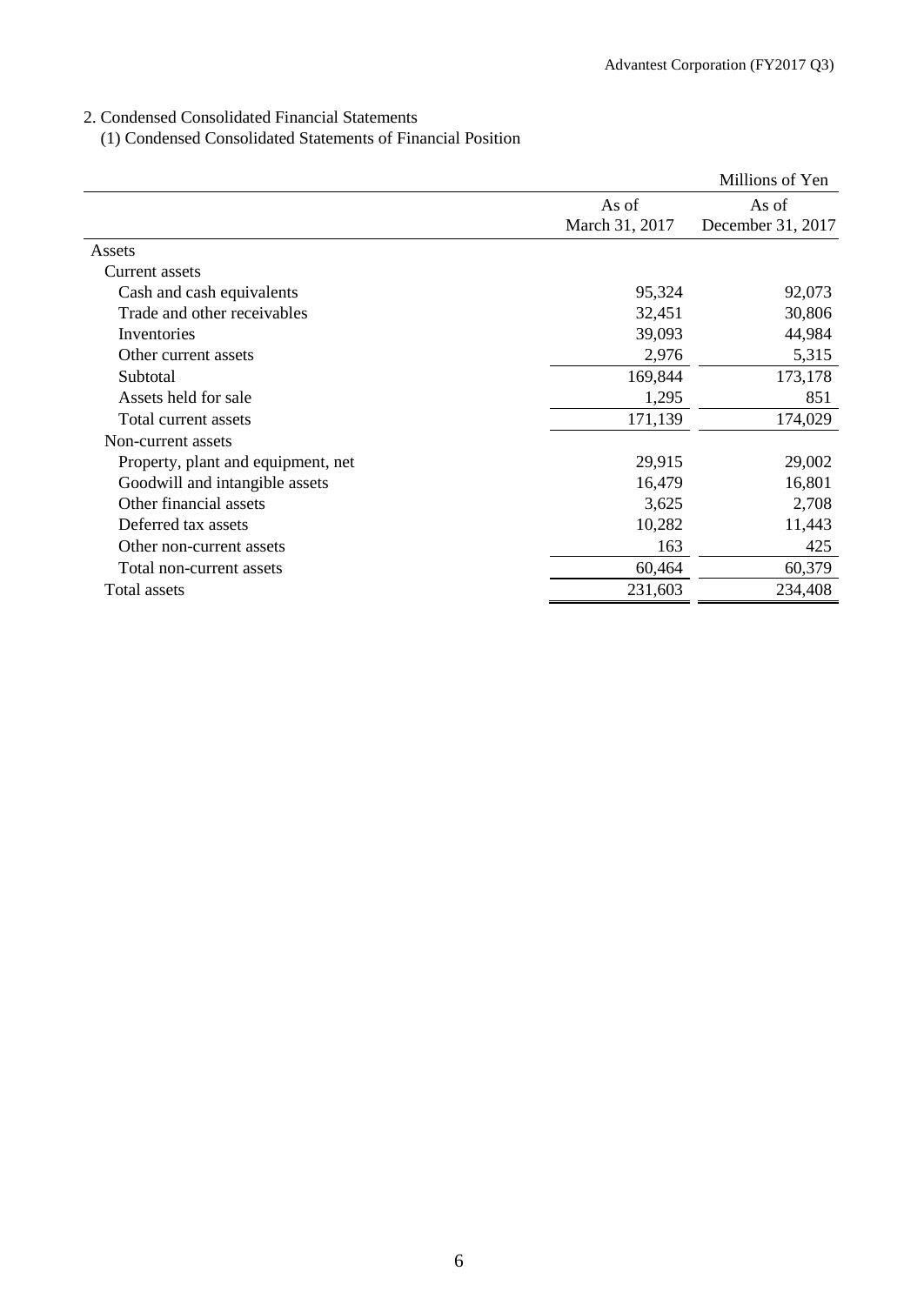|                                |                | Millions of Yen   |
|--------------------------------|----------------|-------------------|
|                                | As of          | As of             |
|                                | March 31, 2017 | December 31, 2017 |
| Liabilities and Equity         |                |                   |
| Liabilities                    |                |                   |
| <b>Current liabilities</b>     |                |                   |
| Trade and other payables       | 28,489         | 29,872            |
| <b>Bonds</b>                   | 15,000         |                   |
| Income tax payables            | 1,927          | 2,829             |
| Provisions                     | 1,643          | 2,470             |
| Other financial liabilities    | 626            | 1,492             |
| Other current liabilities      | 3,749          | 6,853             |
| Total current liabilities      | 51,434         | 43,516            |
| Non-current liabilities        |                |                   |
| <b>Bonds</b>                   | 29,745         | 29,840            |
| Other financial liabilities    | 39             | 6                 |
| Retirement benefit liabilities | 38,865         | 42,226            |
| Deferred tax liabilities       | 420            | 335               |
| Other non-current liabilities  | 1,583          | 1,267             |
| Total non-current liabilities  | 70,652         | 73,674            |
| <b>Total liabilities</b>       | 122,086        | 117,190           |
| Equity                         |                |                   |
| Share capital                  | 32,363         | 32,363            |
| Share premium                  | 44,319         | 43,925            |
| Treasury shares                | (86,039)       | (82, 230)         |
| Retained earnings              | 113,676        | 115,573           |
| Other components of equity     | 5,198          | 7,587             |
| Total equity attributable to   |                |                   |
| owners of the parent           | 109,517        | 117,218           |
| Total equity                   | 109,517        | 117,218           |
| Total liabilities and equity   | 231,603        | 234,408           |

Advantest Corporation (FY2017 Q3)

7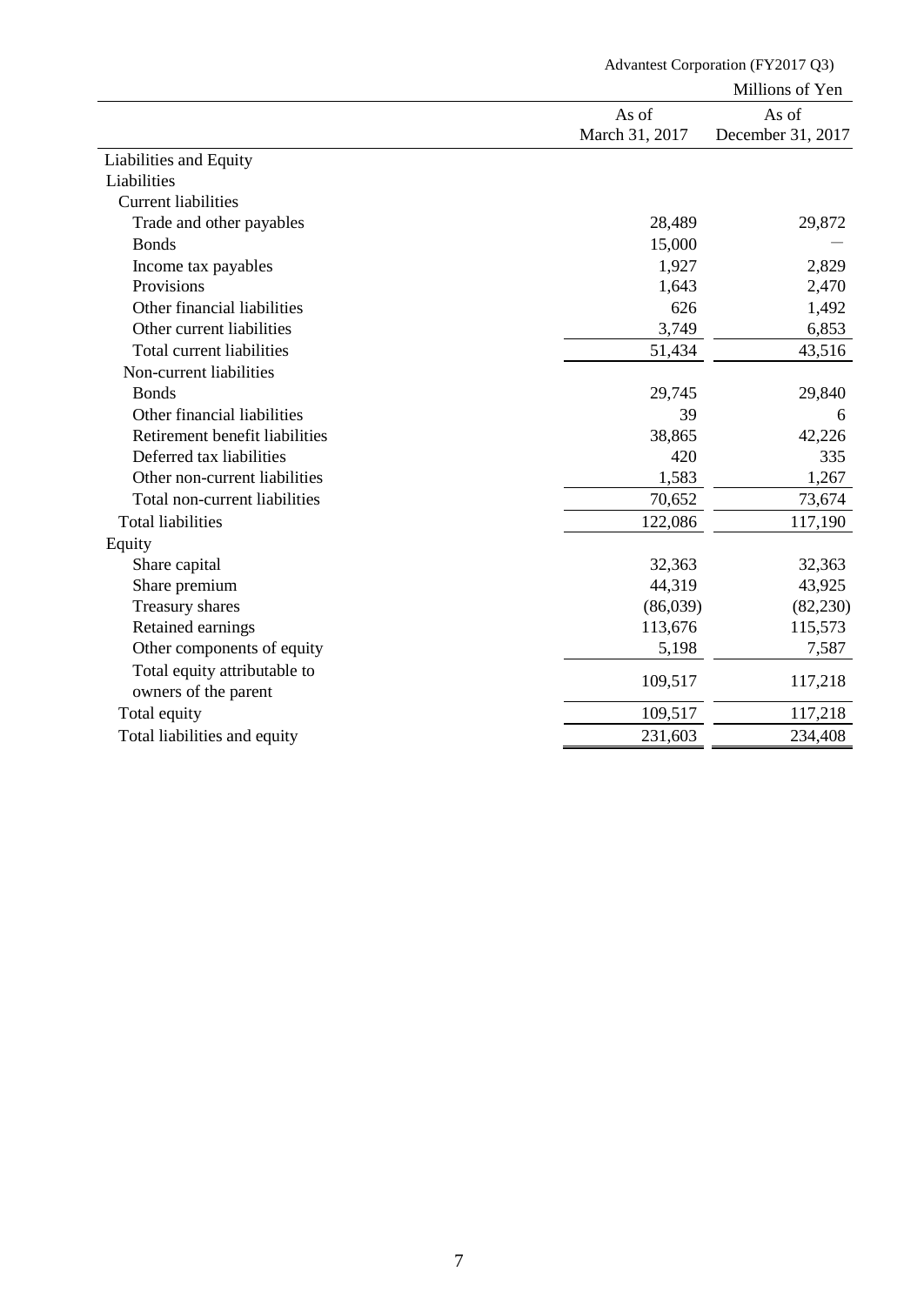(2) Condensed Consolidated Statements of Profit or Loss and Condensed Consolidated Statements of Comprehensive Income

Condensed Consolidated Statements of Profit or Loss

|                                                 |                                        | Millions of Yen                        |
|-------------------------------------------------|----------------------------------------|----------------------------------------|
|                                                 | Nine months ended<br>December 31, 2016 | Nine months ended<br>December 31, 2017 |
| Net sales                                       | 107,571                                | 139,288                                |
| Cost of sales                                   | (43, 167)                              | (70, 540)                              |
| Gross profit                                    | 64,404                                 | 68,748                                 |
| Selling, general and<br>administrative expenses | (55,275)                               | (58, 736)                              |
| Other income                                    | 306                                    | 686                                    |
| Other expenses                                  | (144)                                  | (53)                                   |
| Operating income                                | 9,291                                  | 10,645                                 |
| Financial income                                | 621                                    | 684                                    |
| Financial expenses                              | (166)                                  | (1,558)                                |
| Income before income taxes                      | 9,746                                  | 9,771                                  |
| Income taxes                                    | (2,373)                                | (2,298)                                |
| Net income                                      | 7,373                                  | 7,473                                  |
| Net income attributable to:                     |                                        |                                        |
| Owners of the parent                            | 7,373                                  | 7,473                                  |
| Earnings per share:                             |                                        | Yen                                    |
| <b>Basic</b>                                    | 42.16                                  | 42.13                                  |
| Diluted                                         | 38.66                                  | 38.52                                  |
|                                                 |                                        |                                        |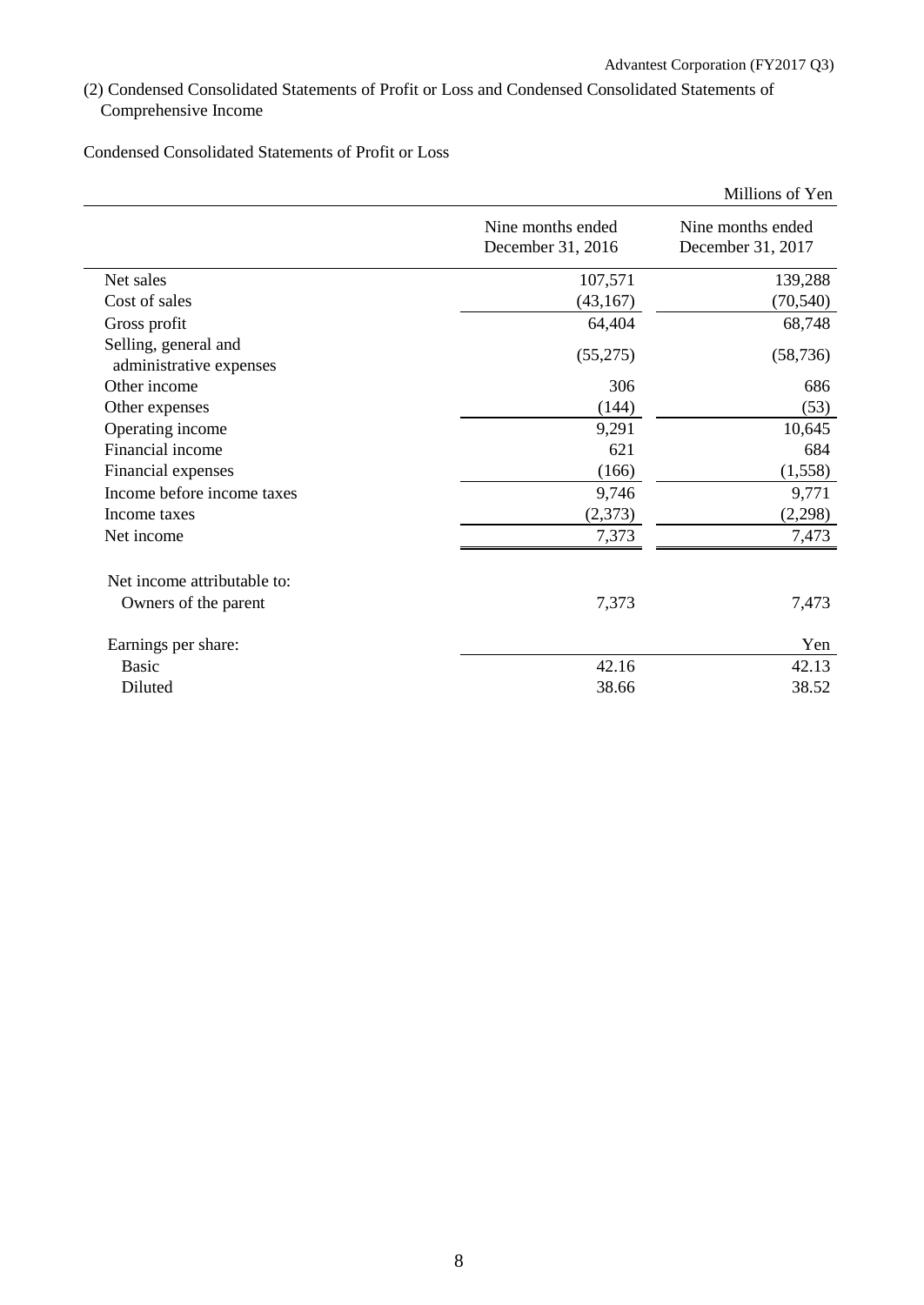# Advantest Corporation (FY2017 Q3)

Millions of Yen

|                                                 | Three months ended<br>December 31, 2016 | Three months ended<br>December 31, 2017 |
|-------------------------------------------------|-----------------------------------------|-----------------------------------------|
| Net sales                                       | 31,376                                  | 50,876                                  |
| Cost of sales                                   | (13,317)                                | (27, 584)                               |
| Gross profit                                    | 18,059                                  | 23,292                                  |
| Selling, general and<br>administrative expenses | (17, 147)                               | (20, 148)                               |
| Other income                                    | 75                                      | 108                                     |
| Other expenses                                  | (14)                                    | (19)                                    |
| Operating income                                | 973                                     | 3,233                                   |
| Financial income                                | 79                                      | 198                                     |
| Financial expenses                              | (421)                                   | (32)                                    |
| Income before income taxes                      | 631                                     | 3,399                                   |
| Income taxes                                    | (519)                                   | (852)                                   |
| Net income                                      | 112                                     | 2,547                                   |
| Net income attributable to:                     |                                         |                                         |
| Owners of the parent                            | 112                                     | 2,547                                   |
| Earnings per share:                             |                                         | Yen                                     |
| Basic                                           | 0.64                                    | 14.33                                   |
| Diluted                                         | 0.64                                    | 13.09                                   |
|                                                 |                                         |                                         |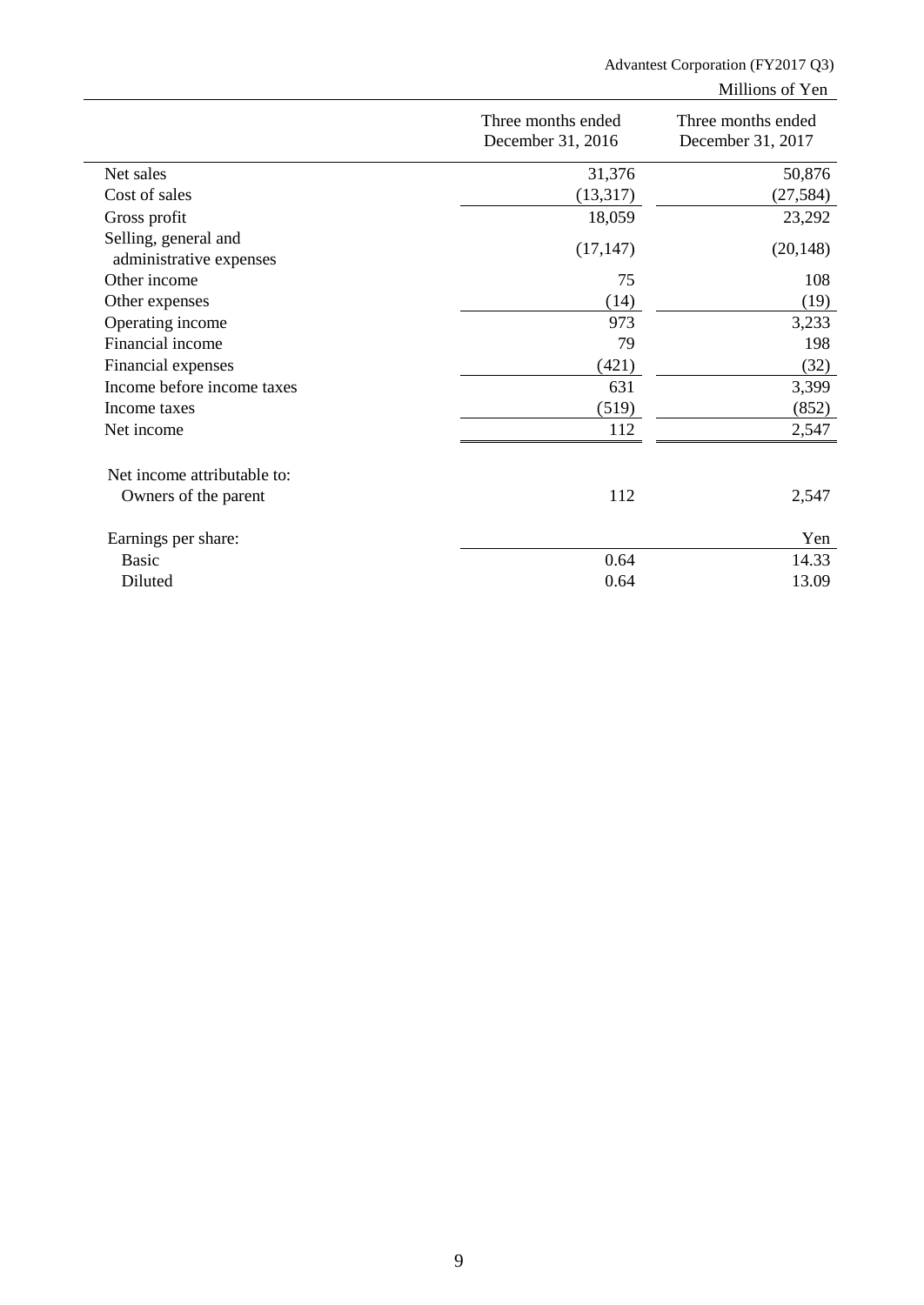# Condensed Consolidated Statements of Comprehensive Income

|                                                                  |                                        | Millions of Yen                        |
|------------------------------------------------------------------|----------------------------------------|----------------------------------------|
|                                                                  | Nine months ended<br>December 31, 2016 | Nine months ended<br>December 31, 2017 |
| Net income                                                       | 7,373                                  | 7,473                                  |
| Other comprehensive income                                       |                                        |                                        |
| Items that may be subsequently reclassified to profit or loss    |                                        |                                        |
| Exchange differences on translation of foreign operations        | 2,113                                  | 2,933                                  |
| Net change in fair values of available-for-sale financial assets | 84                                     | (544)                                  |
| Total other comprehensive income                                 | 2,197                                  | 2,389                                  |
| Total comprehensive income for the period                        | 9,570                                  | 9,862                                  |
| Comprehensive income attributable to:                            |                                        |                                        |
| Owners of the parent                                             | 9,570                                  | 9,862                                  |

|                                                                  |                                         | Millions of Yen                         |
|------------------------------------------------------------------|-----------------------------------------|-----------------------------------------|
|                                                                  | Three months ended<br>December 31, 2016 | Three months ended<br>December 31, 2017 |
| Net income                                                       | 112                                     | 2,547                                   |
| Other comprehensive income                                       |                                         |                                         |
| Items that may be subsequently reclassified to profit or loss    |                                         |                                         |
| Exchange differences on translation of foreign operations        | 12,126                                  | 1,731                                   |
| Net change in fair values of available-for-sale financial assets | 271                                     | 14                                      |
| Total other comprehensive income                                 | 12,397                                  | 1,745                                   |
| Total comprehensive income for the period                        | 12,509                                  | 4,292                                   |
| Comprehensive income attributable to:<br>Owners of the parent    | 12,509                                  | 4.292                                   |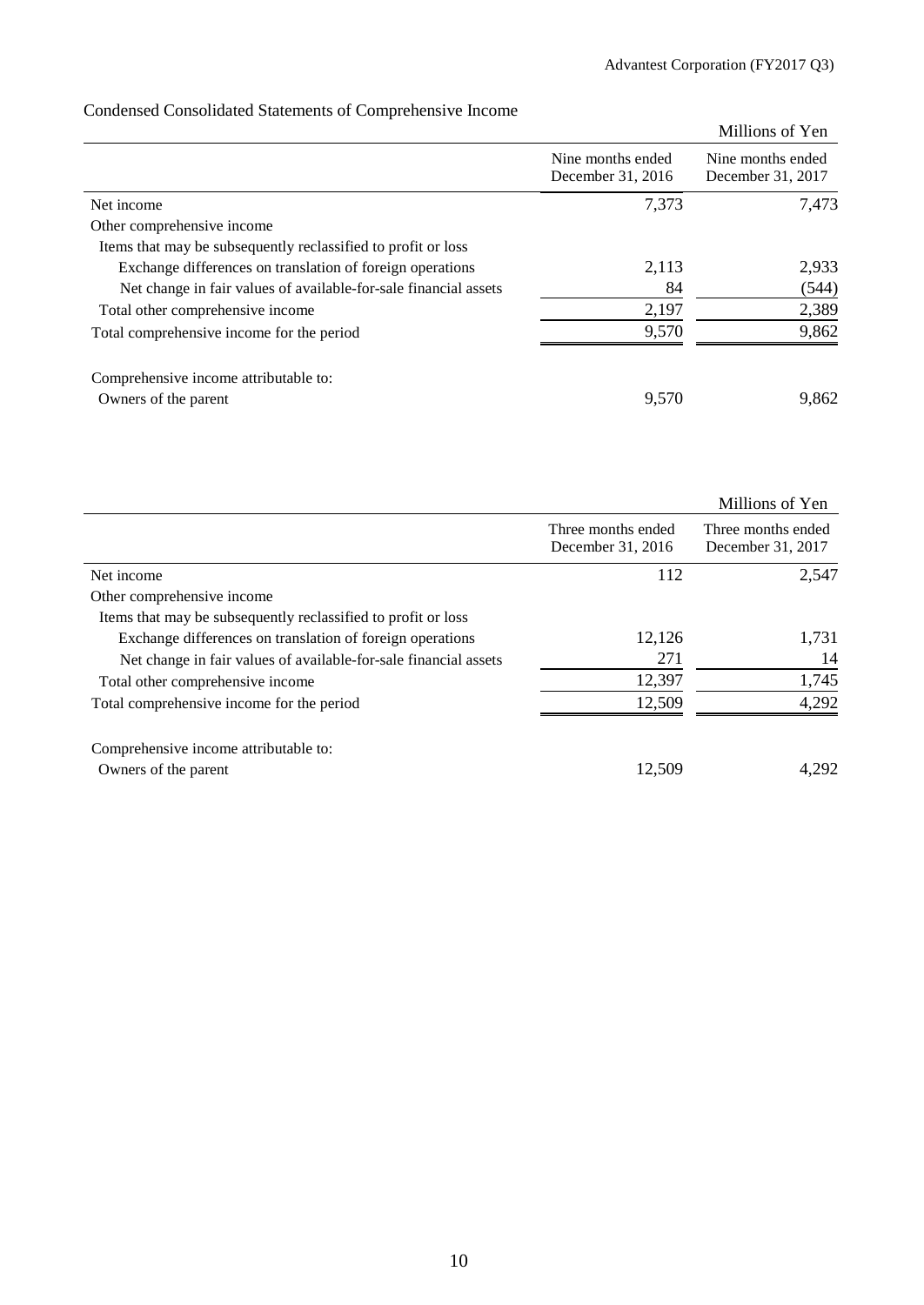Millions of Yen

# (3) Condensed Consolidated Statements of Changes in Equity

Nine months ended December 31, 2016

|                                              |                  |                  |                    |                      |                                             | Millions of Yen |                 |
|----------------------------------------------|------------------|------------------|--------------------|----------------------|---------------------------------------------|-----------------|-----------------|
|                                              |                  |                  |                    |                      | Equity attributable to owners of the parent |                 |                 |
|                                              | Share<br>capital | Share<br>premium | Treasury<br>shares | Retained<br>earnings | Other<br>components<br>of equity            | Total           | Total<br>Equity |
| Balance at April 1, 2016                     | 32,363           | 44,478           | (94, 585)          | 105,190              | 6,173                                       | 93,619          | 93,619          |
| Net income                                   |                  |                  |                    | 7,373                |                                             | 7,373           | 7,373           |
| Other comprehensive income                   |                  |                  |                    |                      | 2,197                                       | 2,197           | 2,197           |
| Total comprehensive income<br>for the period |                  |                  |                    | 7,373                | 2,197                                       | 9,570           | 9,570           |
| Purchase of treasury shares                  |                  |                  | (1)                |                      |                                             | (1)             | (1)             |
| Disposal of treasury shares                  |                  | (275)            | 2,989              | (1,762)              |                                             | 952             | 952             |
| Dividends                                    |                  |                  |                    | (4,022)              |                                             | (4,022)         | (4,022)         |
| Share-based payments                         |                  | 437              |                    |                      |                                             | 437             | 437             |
| Total transactions with the<br>owners        |                  | 162              | 2,988              | (5,784)              |                                             | (2,634)         | (2,634)         |
| Balance at December 31, 2016                 | 32,363           | 44,640           | (91, 597)          | 106,779              | 8,370                                       | 100,555 100,555 |                 |

Nine months ended December 31, 2017

|                                              |                         | Equity attributable to owners of the parent |                    |                      |                                  |         |                 |
|----------------------------------------------|-------------------------|---------------------------------------------|--------------------|----------------------|----------------------------------|---------|-----------------|
|                                              | <b>Share</b><br>capital | Share<br>premium                            | Treasury<br>shares | Retained<br>earnings | Other<br>components<br>of equity | Total   | Total<br>Equity |
| Balance at April 1, 2017                     | 32,363                  | 44,319                                      | (86,039)           | 113,676              | 5,198                            | 109,517 | 109,517         |
| Net income                                   |                         |                                             |                    | 7,473                |                                  | 7,473   | 7,473           |
| Other comprehensive income                   |                         |                                             |                    |                      | 2,389                            | 2,389   | 2,389           |
| Total comprehensive income<br>for the period |                         |                                             |                    | 7,473                | 2,389                            | 9,862   | 9,862           |
| Purchase of treasury shares                  |                         |                                             | (2)                |                      |                                  | (2)     | (2)             |
| Disposal of treasury shares                  |                         | (415)                                       | 3,811              | (1, 857)             |                                  | 1,539   | 1,539           |
| Dividends                                    |                         |                                             |                    | (3,719)              |                                  | (3,719) | (3,719)         |
| Share-based payments                         |                         | 21                                          |                    |                      |                                  | 21      | 21              |
| Total transactions with the<br>owners        |                         | (394)                                       | 3,809              | (5,576)              |                                  | (2,161) | (2,161)         |
| Balance at December 31, 2017                 | 32,363                  | 43,925                                      | (82, 230)          | 115,573              | 7,587                            |         | 117,218 117,218 |
|                                              |                         |                                             |                    |                      |                                  |         |                 |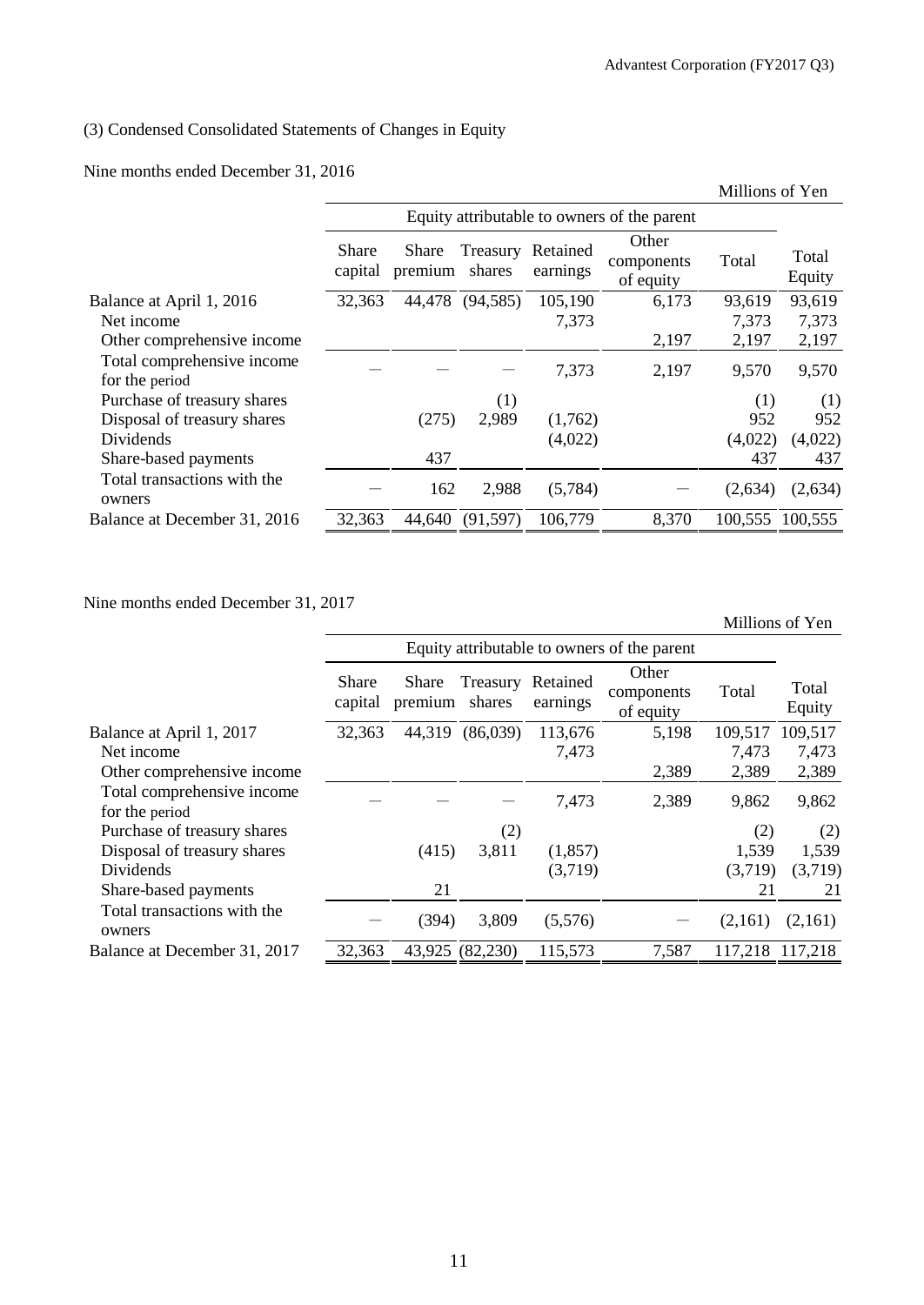(4)Condensed Consolidated Statements of Cash Flows

|                                                                                                    |                   | Millions of Yen   |
|----------------------------------------------------------------------------------------------------|-------------------|-------------------|
|                                                                                                    | Nine months ended | Nine months ended |
|                                                                                                    | December 31, 2016 | December 31, 2017 |
|                                                                                                    |                   |                   |
| Cash flows from operating activities:                                                              |                   |                   |
| Income before income taxes                                                                         | 9,746             | 9,771             |
| Adjustments to reconcile income before income taxes                                                |                   |                   |
| to net cash provided by (used in) operating activities:                                            |                   |                   |
| Depreciation and amortization                                                                      | 3,507             | 3,601             |
| Gain on sales of available-for-sale financial assets                                               | (226)             | (353)             |
| Changes in assets and liabilities:                                                                 |                   |                   |
| Trade and other receivables                                                                        | 4,638             | 2,279             |
| Inventories                                                                                        | (6, 816)          | (5,279)           |
| Trade and other payables                                                                           | (956)             | 928               |
| Warranty provisions                                                                                | (102)             | 822               |
| Retirement benefit liabilities                                                                     | 1,550             | 1,617             |
| Other                                                                                              | 3,382             | 2,789             |
| Subtotal                                                                                           | 14,723            | 16,175            |
| Interest and dividends received                                                                    | 243               | 381               |
| Interest paid                                                                                      | (95)              | (48)              |
| Income taxes paid                                                                                  | (2, 841)          | (3,406)           |
|                                                                                                    |                   |                   |
| Net cash provided by (used in) operating activities                                                | 12,030            | 13,102            |
|                                                                                                    |                   |                   |
| Cash flows from investing activities:<br>Proceeds from sale of available-for-sale financial assets | 626               | 879               |
|                                                                                                    |                   |                   |
| Purchases of available-for-sale financial assets                                                   |                   | (216)             |
| Proceeds from sale of property, plant and equipment                                                | 83                | 1,866             |
| Purchases of property, plant and equipment                                                         | (2,927)           | (2, 281)          |
| Purchases of intangible assets                                                                     | (266)             | (557)             |
| Other                                                                                              | 47                | (158)             |
| Net cash provided by (used in) investing activities                                                | (2, 437)          | (467)             |
|                                                                                                    |                   |                   |
| Cash flows from financing activities:                                                              |                   |                   |
| Proceeds from disposal of treasury shares                                                          | 946               | 1,545             |
| Redemption of bonds                                                                                |                   | (15,000)          |
| Dividends paid                                                                                     | (3, 863)          | (3,636)           |
| Other                                                                                              | (43)              | (10)              |
| Net cash provided by (used in) financing activities                                                | (2,960)           | (17, 101)         |
| Net effect of exchange rate changes on cash and cash equivalents                                   | 603               | 1,215             |
| Net change in cash and cash equivalents                                                            | 7,236             | (3,251)           |
|                                                                                                    |                   |                   |
| Cash and cash equivalents at beginning of period                                                   | 85,430            | 95,324            |
| Cash and cash equivalents at end of period                                                         | 92,666            | 92,073            |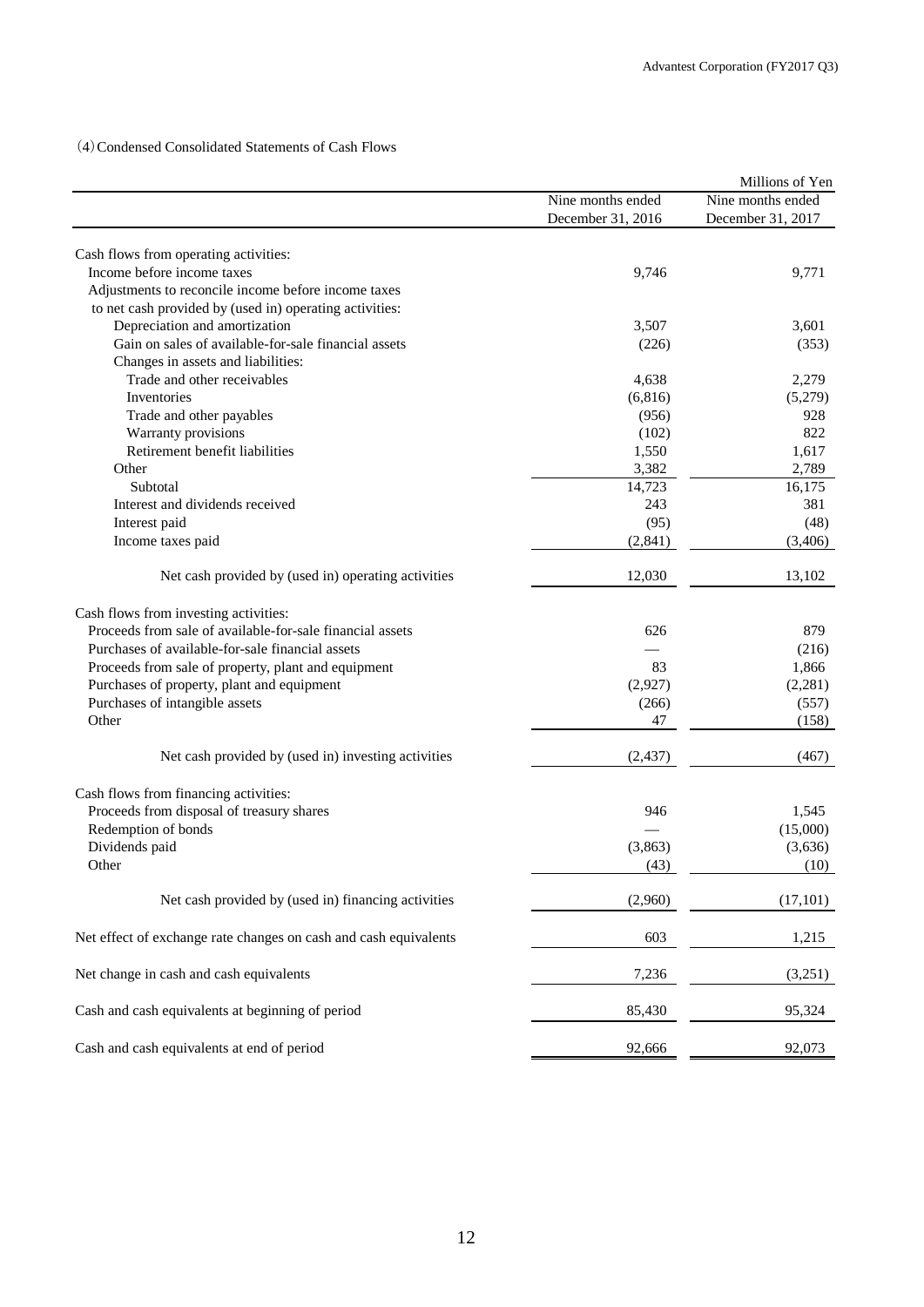# (5) Notes to the Condensed Consolidated Financial Statements

(Notes on Going Concern): None

# (Segment Information)

## Nine months ended December 31, 2016 Millions of Yen

|                                                                                                | Semiconductor<br>and Component<br><b>Test System</b><br><b>Business</b> | Mechatronics<br>System<br><b>Business</b> | Services.<br>Support and<br>Others | Elimination<br>and Corporate | Consolidated |
|------------------------------------------------------------------------------------------------|-------------------------------------------------------------------------|-------------------------------------------|------------------------------------|------------------------------|--------------|
| Net sales                                                                                      |                                                                         |                                           |                                    |                              |              |
| Net sales to unaffiliated customers                                                            | 70,122                                                                  | 16,171                                    | 21,278                             |                              | 107,571      |
| Inter-segment sales                                                                            | 4                                                                       | 34                                        |                                    | (38)                         |              |
| Total                                                                                          | 70,126                                                                  | 16,205                                    | 21,278                             | (38)                         | 107,571      |
| Segment income (loss)<br>(operating income (loss) before share<br>option compensation expense) | 12,248                                                                  | (2,190)                                   | 3,742                              | (4,072)                      | 9,728        |
| Adjustment:<br>Share option compensation expense                                               |                                                                         |                                           |                                    |                              | (437)        |
| Operating income                                                                               |                                                                         |                                           |                                    |                              | 9,291        |
| Financial income                                                                               |                                                                         |                                           |                                    |                              | 621          |
| Financial expenses                                                                             |                                                                         |                                           |                                    |                              | (166)        |
| Income before income taxes                                                                     |                                                                         |                                           |                                    |                              | 9,746        |

# Nine months ended December 31, 2017

| <b>NIE INORUS CRUCU DECERNEL 31, 2017</b>                                                      |                                                                         |                                           |                                    |                              | MILITORIS OL TEIL |
|------------------------------------------------------------------------------------------------|-------------------------------------------------------------------------|-------------------------------------------|------------------------------------|------------------------------|-------------------|
|                                                                                                | Semiconductor<br>and Component<br><b>Test System</b><br><b>Business</b> | Mechatronics<br>System<br><b>Business</b> | Services,<br>Support and<br>Others | Elimination<br>and Corporate | Consolidated      |
| Net sales                                                                                      |                                                                         |                                           |                                    |                              |                   |
| Net sales to unaffiliated customers                                                            | 91,377                                                                  | 25,908                                    | 22,003                             |                              | 139,288           |
| Inter-segment sales                                                                            | 26                                                                      |                                           |                                    | (26)                         |                   |
| Total                                                                                          | 91,403                                                                  | 25,908                                    | 22,003                             | (26)                         | 139,288           |
| Segment income (loss)<br>(operating income (loss) before share<br>option compensation expense) | 14,097                                                                  | (2,585)                                   | 2,933                              | (3,779)                      | 10,666            |
| Adjustment:<br>Share option compensation expense                                               |                                                                         |                                           |                                    |                              | (21)              |
| Operating income                                                                               |                                                                         |                                           |                                    |                              | 10,645            |
| Financial income                                                                               |                                                                         |                                           |                                    |                              | 684               |
| Financial expenses                                                                             |                                                                         |                                           |                                    |                              | (1,558)           |
| Income before income taxes                                                                     |                                                                         |                                           |                                    |                              | 9,771             |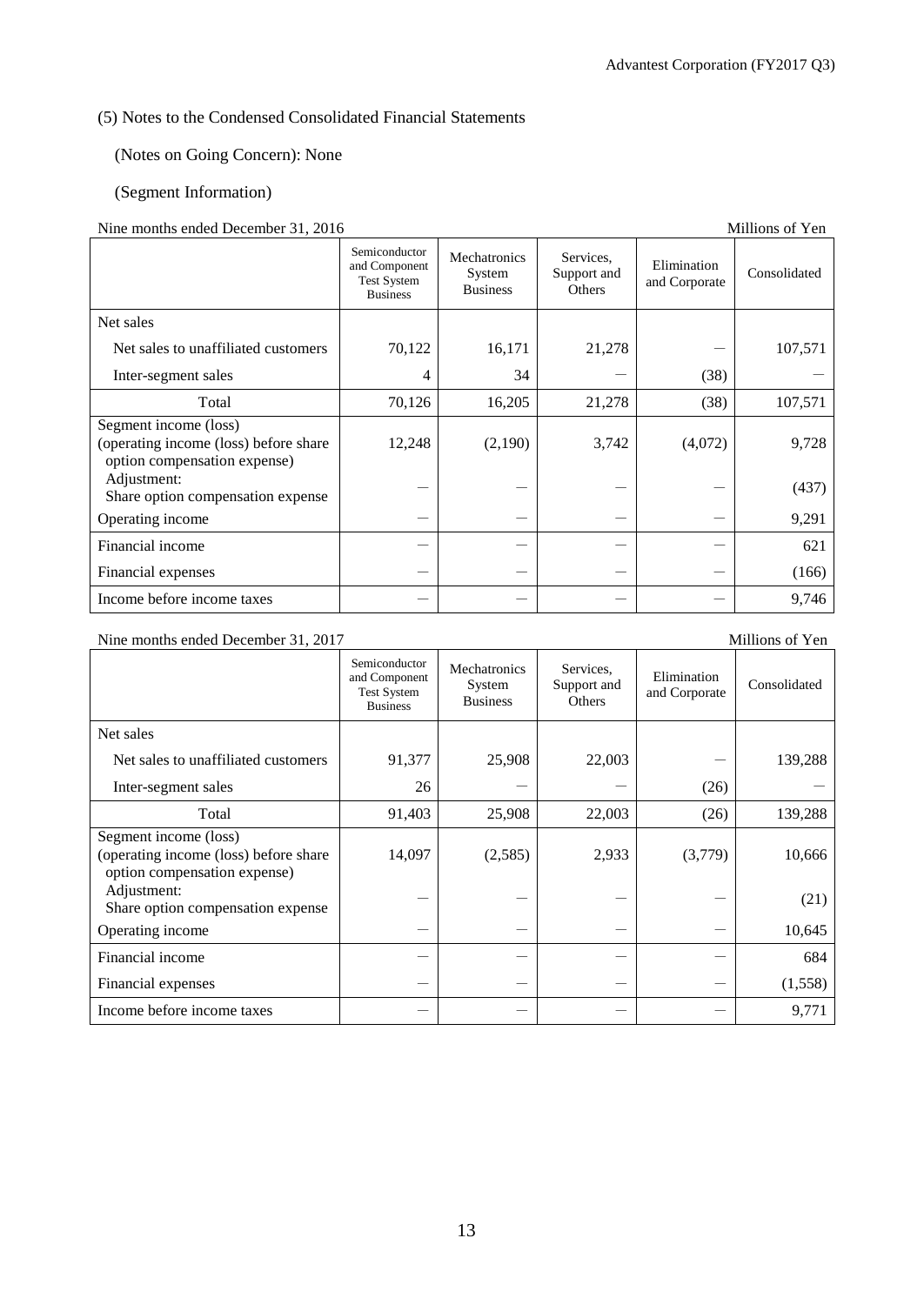#### Three months ended December 31, 2016

| Millions of Yen |
|-----------------|
|                 |

|                                                                                                | Semiconductor<br>and Component<br><b>Test System</b><br><b>Business</b> | Mechatronics<br>System<br><b>Business</b> | Services.<br>Support and<br>Others | Elimination<br>and Corporate | Consolidated |
|------------------------------------------------------------------------------------------------|-------------------------------------------------------------------------|-------------------------------------------|------------------------------------|------------------------------|--------------|
| Net sales                                                                                      |                                                                         |                                           |                                    |                              |              |
| Net sales to unaffiliated customers                                                            | 18,788                                                                  | 5,314                                     | 7,274                              |                              | 31,376       |
| Inter-segment sales                                                                            |                                                                         |                                           |                                    |                              |              |
| Total                                                                                          | 18,788                                                                  | 5,314                                     | 7,274                              |                              | 31,376       |
| Segment income (loss)<br>(operating income (loss) before share<br>option compensation expense) | 741                                                                     | (780)                                     | 2,148                              | (874)                        | 1,235        |
| Adjustment:<br>Share option compensation expense                                               |                                                                         |                                           |                                    |                              | (262)        |
| Operating income                                                                               |                                                                         |                                           |                                    |                              | 973          |
| Financial income                                                                               |                                                                         |                                           |                                    |                              | 79           |
| Financial expenses                                                                             |                                                                         |                                           |                                    |                              | (421)        |
| Income before income taxes                                                                     |                                                                         |                                           |                                    |                              | 631          |

### Three months ended December 31, 2017 Millions of Yen

#### Semiconductor and Component Test System Business Mechatronics System Business Services, Support and **Others** Elimination Elimination Consolidated<br>and Corporate Consolidated Net sales Net sales to unaffiliated customers  $\begin{vmatrix} 33,741 & 9,063 & 8,072 \end{vmatrix}$   $\begin{vmatrix} 8,072 & - \end{vmatrix}$  50,876 Inter-segment sales Total  $33,741$  9,063 8,072 - 50,876 Segment income (loss) (operating income (loss) before share option compensation expense) 6,410 (3,236) 1,800 (1,720) 3,254 Adjustment:  $\left\{\n \begin{array}{ccc}\n - & - & - \\
\end{array}\n \right\}\n = \left\{\n \begin{array}{ccc}\n - & - \\
\end{array}\n \right\}\n = \left\{\n \begin{array}{ccc}\n - & - \\
\end{array}\n \right\}$ (21) Operating income  $-$  3,233 Financial income - - - - 198 Financial expenses  $(32)$ Income before income taxes - - - - 3,399

(Notes)

1. Advantest uses the operating income (loss) before share option compensation expense for management's analysis of business segment results.

2. Segment income (loss) is presented on the basis of operating income (loss) before share option compensation expense.

3. Inter-segment sales are based on market prices.

4. Adjustments to segment income in Corporate principally represent corporate general and administrative expenses and research and development expenses related to fundamental research activities that are not allocated to operating segments.